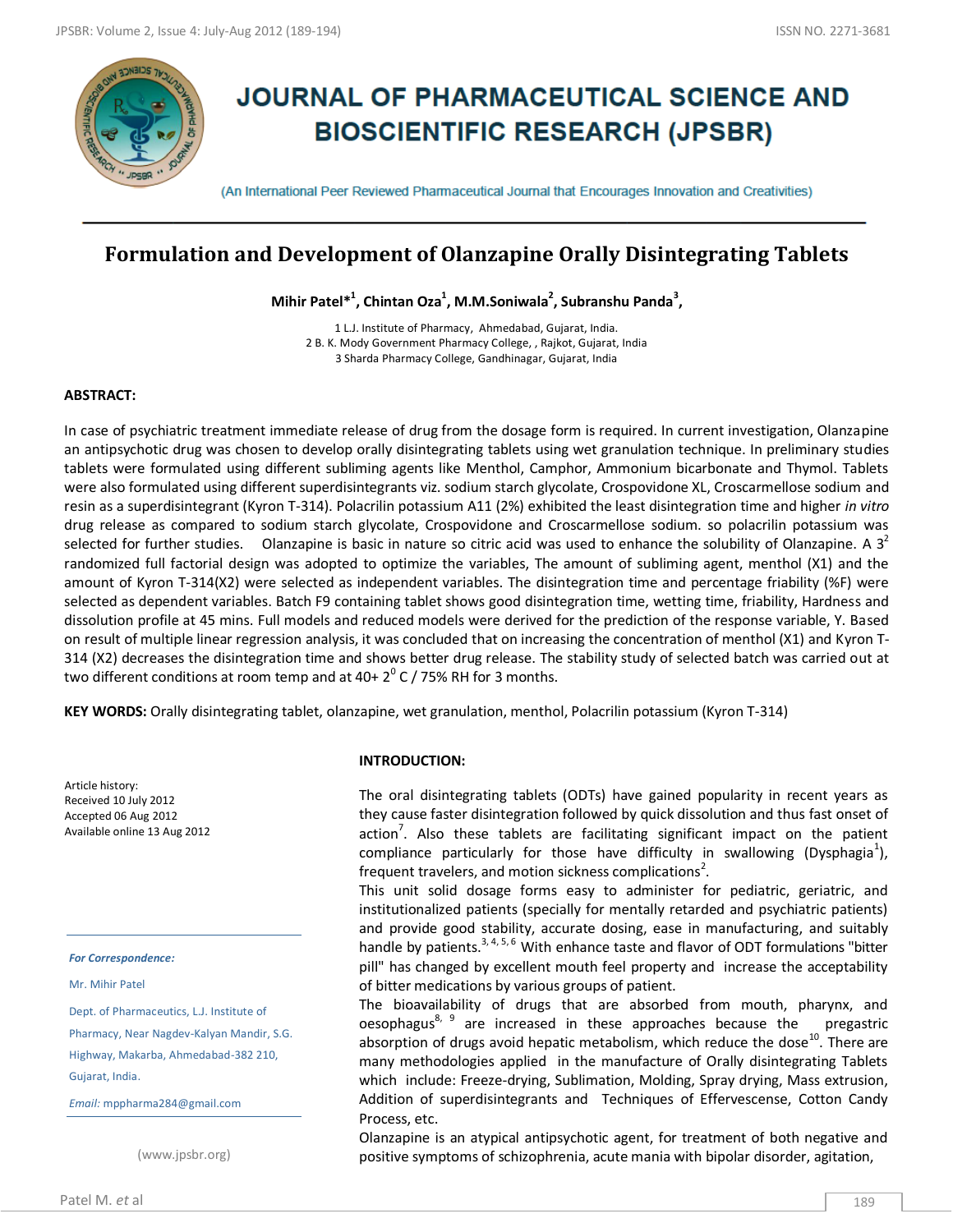and psychotic symptoms in dementia. So, in these conditions the quick onset action of drug is highly desirable and Olanzapine is a suitable candidate for ODTs.

### **Materials and Methods**

### **Materials**

 Olanzapine was gifted by Cadila Healthcare Ltd., Ahmedabad, Polacrilin Potassium (KYRON T – 314) was obtained as a gift sample from Corel Pharma Chem, Ahmedabad. Sodium Starch Glycolate, Crospovidone XL, Croscarmellose Sodium were gifted by Maple Biotech, Pune. Menthol, Ammonium Bicarbonate, Aspartame, Mannitol were commercially purchased from Astron Chemical, Ahmedabad. Camphor, Thymol, Talc, Magnesium Stearate were commercially purchased from Purvi Enterprise,Ahmedabad.

### **Methods**

### **Preparation of Olanzapine Tablets:**

**Procedure for Batch A1 to A6 by sublimation method:** Olanzapine and different subliming agents like (Camphor, Menthol, Ammonium bicarbonate and Thymol) with different ratios (8% to 15%), aspartame, and Mannitol were properly mixed using a glass mortar and pestle. Alcoholic solution of PVP (10% w/v) was added to the above mixture in successive quantity just enough to form lumps. The lumpy mass passed through 100# sieve and granules were collected on a stainless steel tray and allow drying at 50°C for 30 mins in tray drier (model). The dried granules were passed through 20# and retained over 40 #sieves. The granules were lubricated with 2% w/w talc and 1% w/w magnesium stearate. The granules ready for compression were converted into tablets using rotary tablet machine (model). The prepared tablets were exposed 60°C for 10 hrs for sublimation of the volatile ingredients from the tablets.

**Procedure for Batch A7 to A11 by addition of superdisintegrants:** Olanzapine, Aspartame, and Mannitol were mixed using a glass mortar and pestle. The alcoholic solution of PVP (10% w/v) was added to the mixture and allowed to form lumps, passed through 100# sieve and wet granules were dried at 50°C for 30 min in tray drier. The dried granules were passed through 20# and retained over 40 #sieves. Different superdisintegrants (Sodium starch glycolate, Croscarmellose sodium Crospovidone XL and KYRON T - 314) were added extragranularly varing concentration from 1% to 3%. Then the granules were lubricated with 2%w/w talc and 1% w/w magnesium stearate prior to compression.

### **Evaluation of formulated tablets11, 12, 13, 14**

The crushing strength of the tablets was measured using a Pfizer tester .The friability of a sample of 20 preweighed tablets were evaluated by using a roche friabilator (Singhla Scientific Industries, Ambala),rotated at 25rpm for 4 min. The tablets were then reweighed after removal of fines and the percentage of weight loss was calculated. For measurement of disintegration time, a petridish (10 cm diameter) was filled

with 10 ml of water. The tablet was carefully put in the center of petridish and the time for the tablet to completely disintegrate into fine particles was noted down.

*In- vitro* **dissolution test:** The release rate of Olanzapine from orally disintegrating tablets was determined by using United State Pharmacopoeia (USP) dissolution testing apparatus II (paddle type) (model). The dissolution test was performed using 900 ml of 0.1 N HCl ( $nH$ =1.2), at 37 ± 0.5°C and at 50 rpm. A sample (10 ml) of the solution was withdrawn from the dissolution apparatus at 1, 5, 10, 15, 30, 40 and 45mins interval, subsequently 10ml of fresh dissolution medium was added after each withdrawal. The withdrawal samples were filtered through a 0.45  $\mu$  membrane filter by a filtering assembly. The filtrate is evaluated for Absorbance at 259.7nm using a Shimadzu UV-1800 double beam spectrophotometer.

### **Full Factorial Design<sup>15</sup>**

A  $3^2$  randomized full factorial design was adopted to optimize the variables. In this design two factors were evaluated each at three levels, and experimental trials were performed at all 9 possible combinations. The amounts of subliming agent, menthol (X1) and the amount of KYRON T-314 (X2), were selected as independent variables. The disintegration time and percentage friability were selected as dependent variables.

### **Results and discussion:**

 Tablet formulations were prepared using different subliming agents like A1 (with camphor 8%), A2 (with menthol 8%), A3 (with menthol 12%), A4 (with menthol 15%), A5 (with ammonium bicarbonate 8%), A6 (with thymol 8%). All tablets were exposed at 60°c for 10 hours for sublimation of volatile ingredient in the formulations. The sublimation causes increase in the porosity of these tablets. Porosity form in all these batches have shown disintegration time ranging from 230-400 sec. Hardness of the tablets were found to be in the range of 4.0-6.0 kg/cm<sup>2</sup>. The friability of these tablets were found to be comparatively high than the standard. Hence it was decided to incorporate colloidal silicon dioxide, extragranularly, at a concentration of 1% to decrease the friability of the tablets. Batches Containing A1, A5, A6 have shown more disintegration time as compared to menthol containing batches (i.e.A2,A3 and A4). Batch A3 has disintegration time of 242 sec and highest drug release of 62.99% at 45 m among all these batches. So, batch A3 (with menthol 12%) was further selected for optimization. The result indicates that concentration dependent disintegration was observed in batches prepared using menthol as a subliming agent. The porous structure is responsible for faster water uptake that causes faster disintegration. The use of subliming agent resulted in increased friability because of increased porosity.

Further the Tablet formulations(from batch A7 to A11) were carried out using different superdisintegrants like sodium starch glycolate (SSG), Crospovidone XL (CXL), Croscarmellose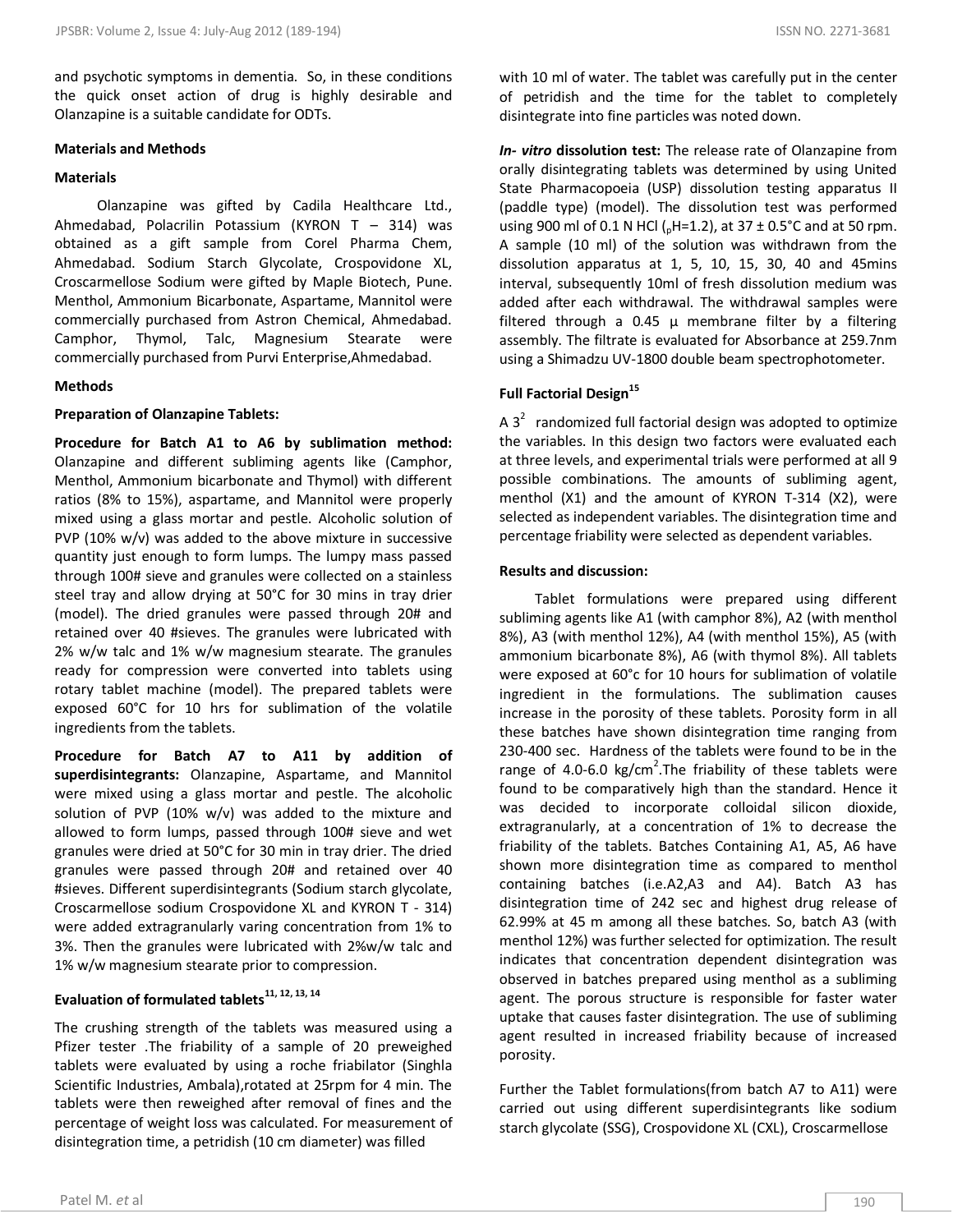sodium (CCS) and Polacrilin potassium (KYRON T-314) at different level of concentrations. Hardness of these tablets were found to be in the range of  $3.0 - 5.5$  kg/cm<sup>2</sup>. Batches A7,A8,A9,A10,A11 have shown disintegration time of 180sec,153sec,70 sec, 160sec, 60sec respectively. Batch A9 and A11 have shown comparatively better drug releases of 78.43% and 80.18% at 45 min than others. The selection for optimizing superdisintegrant and its concentration in the formulations was done based on time taken for disintegration and higher percentage of drug release. So at the lowest level of disintegrant concentration will achieve higher disintegration rate with combination of sublimation technique. Polacrilin potassium2% (batch A11) containing tablets exhibited the least disintegration time and higher *in vitro* drug release as compared to sodium starch glycolate, Crospovidone and Croscarmellose sodium(table no). As the percentage of release for batch A11 is less than desired hence this batch is further studied for better release profile. To enhance the dissolution of the poor soluble drug olanzapine, physical mixture of citric acid was used and batch containing physical mixture of 12.5% citric acid displayed higher drug release as compared to other batches.

### **Factorial design:**

The amount of subliming agent (menthol,  $X_1$ ) and the resin as a superdisintegrant (Kyron T - 314,  $X_2$ ) were chosen as independent variables in a  $3^2$  full factorial design. A statistical model incorporating interactive and polynomial terms was used to evaluate the responses, where Y is the dependent variable,  $b_0$  is the arithmetic mean response of the 9 runs, and bi is the estimated coefficient for the factor Xi. The main effects ( $X_1$  and  $X_2$ ) represent the average result of changing 1 factor at a time from its low to high value. The interaction terms  $(X_1X_2)$  show how the response changes when 2 factors are simultaneously changed. The polynomial terms  $(X_{12}$  and  $X_{22}$ ) are included to investigate nonlinearity. The disintegration time and percentage friability for the 9 batches (F1 to F9) showed a wide variation (ie, 24-178 seconds and 0.125%- 0.490%, respectively). The data clearly indicated that the disintegration time and percentage friability values are strongly dependent on the selected independent variables. The polynomial equations can be used to draw conclusions after considering the magnitude of coefficient and the mathematical sign it carries (i.e. positive or negative). Table 4 and 5 show the results of the analysis of variance (ANOVA), which was performed to identify insignificant factors. The high values of correlation coefficient for disintegration time and percentage friability indicate a good fit. The equations may be used to obtain estimates of the response as a small error of variance was noticed in the replicates. The significance test for multiple regression coefficients was performed by applying the F test. A coefficient is significant if the calculated t value is greater than the critical value of t.

Y = b<sup>0</sup> + b1X<sup>1</sup> + b2X<sup>2</sup> + b12X1X<sup>2</sup> + b11X<sup>12</sup> + b22X22, ……………………(1)

### *Full and Reduced Model for Disintegration Time:*

The fitted equation for full model relating the response was

 $Y = 48.11111 - 23.1667X_1 - 52.3333X_2 + 13X_1X_2 + 3.833333X_{12} +$ 36.33333X<sub>22</sub>

The fitted equation for reduced model relating the response was

 $Y = 50.66667 - 23.1667X_1 - 52.3333X_2 + 13X_1X_2 + 36.33333X_{22}$ 

The significance level of coefficient  $b_{11}$  was found to be P = 0.4551, hence it was omitted from the full model to generate the reduced model. The results of statistical analysis are shown in Table 4. The coefficients  $b_1$ ,  $b_2$ ,  $b_{22}$ , and  $b_{12}$  were found to be significant at P < 0.05, hence they were retained in the reduced model. The reduced model was tested in portions to determine whether the coefficient  $b_{11}$  contributes significant information for the prediction of disintegration time or not. The results for testing the model in portions are shown in Table. The critical value of  $F_{tab}$  is 10.13 (df = 1, 3) at P value of 0.05. Since the calculated value ( $F = 0.507$ ) is less than the critical value ( $F = 10.13$ ). It may be concluded that the interaction term  $b_{11}$  does not contribute significantly to the prediction of disintegration time and therefore can be omitted from the full model. The results of multiple linear regression analysis (reduced model) reveal that, on increasing the concentration of either Menthol or Kyron T – 314, a decrease in disintegration time is observed; both the coefficients  $b_1$  and  $b<sub>2</sub>$  bear a negative sign. When higher percentage of menthol is used, higher porosity is expected in the tablets. The water uptake and subsequent disintegration are thus facilitated. It is obvious that in the presence of higher percentage of superdisintegrant Kyron  $T - 314$ , higher degree of wicking is facilitated.

### *Full and Reduced Model for Percentage Friability:*

The fitted equation for full model relating the response was

 $Y = 0.272556 + 0.130333X_1 + -0.0145X_2 + -0.05375X_1X_2 +$  $0.008667X_{12} + 0.001167X_{22}$ 

The fitted equation for reduced model relating the response was

 $Y = 0.279111 + 0.130333X_1 - 0.05375X_1X_2$ 

As the significance level of coefficients  $b_2$ ,  $b_{11}$ , and  $b_{22}$  were found to be greater than P (0 .05), hence they were omitted from the full model to generate the reduced model. The results of statistical analysis are shown in Table 4.The coefficients  $b_1$  and  $b_{12}$  were found to be significant at P < 0.05, hence they were retained in the reduced model. The reduced model was tested in portions to determine whether the coefficients  $b_2$ ,  $b_{11}$ , and  $b_{22}$  contribute significant information for the prediction of disintegration time or not. The results for testing the model in portions are depicted in Table. The critical value of  $F_{tab}$  is 9.28 (df = 3, 3) at P value of 0.05. Since the calculated value (F = 1.01) is less than the critical value (F = 9.28), it may be concluded that the interaction term and polynomial terms do not contribute significantly to the prediction of disintegration time. Hence, conclusions can be drawn considering the magnitude of the coefficient and the mathematical sign (either positive or negative) it carries. An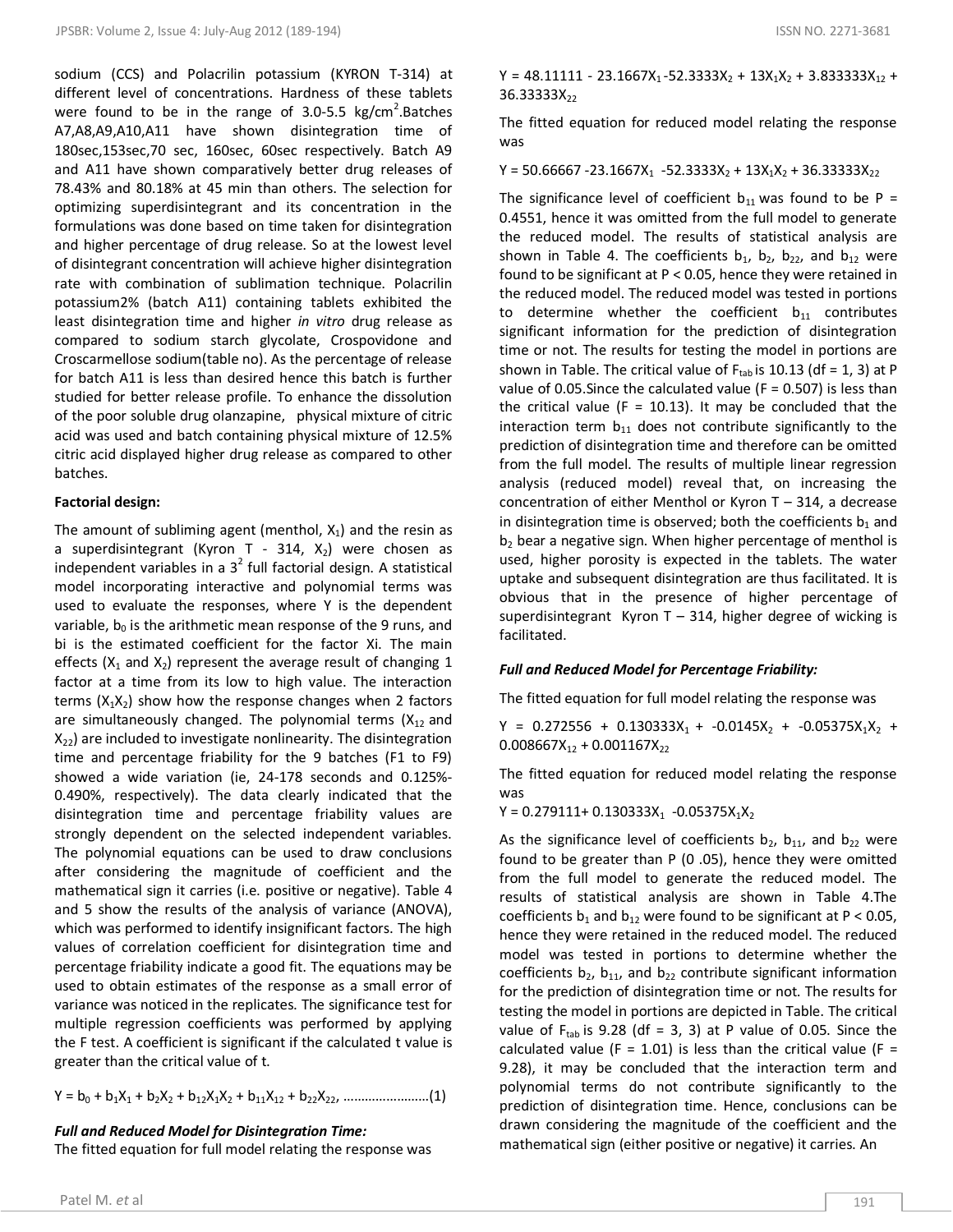increase in the concentration of menthol leads to an increase in friability because the coefficient  $b_1$  bears a positive sign. When a higher percentage of menthol is used, more porous tablets are produced, which are mechanically weak.

Stability study of optimized batch was carried out according to accelerated stability study conditions as per ICH guidelines (i.e.  $40^{\circ}$  C in a humidity chamber having 75% RH). Batch withdrawn after three month shown no more drastically change in Invitro drug release profile (Figure 1). The value of similarity factor is found to be 83.24, which was indicating a good similarity of dissolution profile before and after stability studies.

### **TABLES:**

**Table 1:** tablet formulation and evaluation results of perliminary trials using subliming agents

| <b>Ingredients</b><br>(mg/tablet) | A1                      | A2                       | А3    | Α4             | Α5             | Α6             |
|-----------------------------------|-------------------------|--------------------------|-------|----------------|----------------|----------------|
| Olanzapine                        | 10                      | 10                       | 10    | 10             | 10             | 10             |
| Camphor                           | 16                      | $\overline{\phantom{0}}$ |       |                |                |                |
| Menthol                           |                         | 16                       | 24    | 30             |                |                |
| Ammonium<br>bicarbonate           |                         |                          |       |                | 16             |                |
| Thymol                            |                         |                          |       |                |                | 16             |
| Aspartame                         | 4                       | 4                        | 4     | 4              | 4              | 4              |
| Talc                              | 4                       | 4                        | 4     | 4              | 4              | 4              |
| Magnesium<br>stearate             | $\overline{\mathbf{c}}$ | $\overline{2}$           | 2     | $\overline{2}$ | $\overline{2}$ | $\overline{2}$ |
| Mannitol q.s.to                   | 200                     | 200                      | 200   | 200            | 200            | 200            |
| Disintegration<br>Time(s)         | 300                     | 275                      | 242   | 230            | 380            | 400            |
| Friability(%)                     | 0.671                   | 0.648                    | 0.856 | 0.921          | 0.592          | 0.597          |

All batches contained 10mg olanzapine, 4mg aspartame, 2mg collidon silicon dioxide ,10%PVP in ethanol as a binder ,2%magnesium Stearate,1% talc , 12.5% citric acid as a solubilizing agent and mannitol q.s. up to 200 mg. X1 is the amount of menthol , where  $, -$ 1=12mg,0=16mg and 1=20mg; X2 is the amount of Kyron T-314,where -1=0mg,0=2mg and 1=4 mg . DT indicates disintegration time and F, friability.

| <b>TABLE 2:</b> Tablet formulation and evaluation results of |
|--------------------------------------------------------------|
| perliminary trials using superdisintegrants                  |

| <b>Ingredients</b><br>(mg/tablet) | Α7                      | Α8                       | A9    | A10            | A11   |
|-----------------------------------|-------------------------|--------------------------|-------|----------------|-------|
| Olanzapine                        | 10                      | 10                       | 10    | 10             | 10    |
| Sodium starch<br>glycolate        | 4                       |                          |       |                |       |
| Croscarmellose<br>sodium          |                         | 6                        |       |                |       |
| Crospovidone XL                   |                         |                          | 4     |                |       |
| Kyron T-314                       |                         |                          |       | $\mathfrak z$  | 4     |
| Aspartame                         | 4                       | 4                        | 4     | 4              | 4     |
| Talc                              | 4                       | 4                        | 4     | 4              | 4     |
| Magnesium<br>stearate             | $\overline{\mathbf{c}}$ | $\overline{\phantom{a}}$ | 2     | $\overline{2}$ | 2     |
| Mannitol q.s.to                   | 200                     | 200                      | 200   | 200            | 200   |
| Disintegration Time(s)            | 180                     | 153                      | 70    | 160            | 60    |
| Friability(%)                     | 0.215                   | 0.356                    | 0.346 | 0.235          | 0.276 |

| <b>TABLE 3:</b> Formulation and evaluation of batches in full |
|---------------------------------------------------------------|
| factorial design                                              |

|                     | ייםיכטי ישו ושטטו |                         |                            |                   |  |  |  |  |  |
|---------------------|-------------------|-------------------------|----------------------------|-------------------|--|--|--|--|--|
| <b>Batch No</b>     |                   | Independent<br>variable | <b>Dependent Variables</b> |                   |  |  |  |  |  |
| Sr No.              | Х,                | χ,                      | DT                         | <b>Friability</b> |  |  |  |  |  |
| F <sub>1</sub>      | $-1$              | $-1$                    | 178                        | 0.125             |  |  |  |  |  |
| F <sub>2</sub>      | $-1$              | 0                       | 70                         | 0.137             |  |  |  |  |  |
| F <sub>3</sub>      | $-1$              | 1                       | 50                         | 0.193             |  |  |  |  |  |
| F4                  | 0                 | $-1$                    | 140                        | 0.267             |  |  |  |  |  |
| F5<br>0             |                   | 0                       | 47                         | 0.294             |  |  |  |  |  |
| F6<br>0             |                   | 1                       | 30                         | 0.259             |  |  |  |  |  |
| $\mathbf{1}$<br>F7  |                   | -1                      | 100                        | 0.49              |  |  |  |  |  |
| F8<br>1             |                   | 0                       | 35                         | 0.404             |  |  |  |  |  |
| F9                  | 1                 | 1                       | 24                         | 0.343             |  |  |  |  |  |
| Independent         |                   |                         | <b>Real Value</b>          |                   |  |  |  |  |  |
| variable            |                   | Lower $(-1)$            | Medium (0)                 | High(1)           |  |  |  |  |  |
| <b>MENTHOL (X1)</b> |                   | 12                      | 16                         | 20                |  |  |  |  |  |
| KYRONT-314<br>(X2)  |                   | 0                       | 2                          | 4                 |  |  |  |  |  |

 $X_1$  = MENTHOL and  $X_2$  = KYRON T – 314

| TABLE 4: Summary of results of regression analysis |          |                |                |          |                          |            |  |  |
|----------------------------------------------------|----------|----------------|----------------|----------|--------------------------|------------|--|--|
| Response<br>(disintegration time)                  | $b_0$    | b <sub>1</sub> | b <sub>2</sub> | $b_{11}$ | $b_{22}$                 | $b_{12}$   |  |  |
| <b>FM</b>                                          | 48.11111 | $-23.1667$     | $-52.3333$     | 3.833333 | 36.33333                 | 13         |  |  |
| <b>RM</b>                                          | 50.66667 | $-23.1667$     | $-52.3333$     |          | 36.33333                 | 13         |  |  |
| Response<br>Friability)<br>(Percentage)            |          |                |                |          |                          |            |  |  |
| <b>FM</b>                                          | 0.272556 | 0.130333       | $-0.0145$      | 0.008667 | 0.001167                 | $-0.05375$ |  |  |
| <b>RM</b>                                          | 0.279111 | 0.130333       |                | -        | $\overline{\phantom{a}}$ | $-0.05375$ |  |  |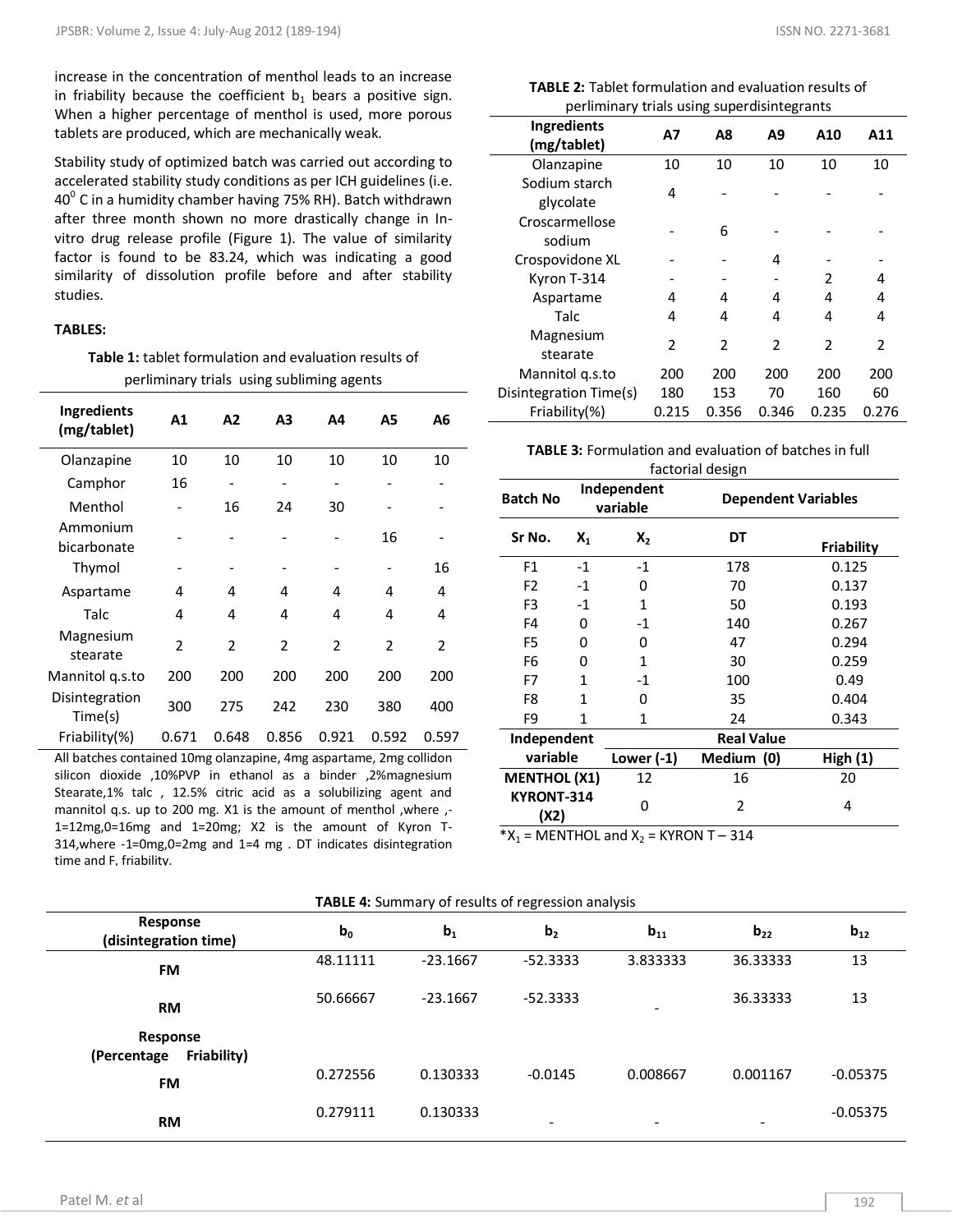### **TABLE 5:** Calculations for testing the model

| <b>FUI DISTRESIATION TIME.</b> |    |          |           |          |          |          |                  |
|--------------------------------|----|----------|-----------|----------|----------|----------|------------------|
|                                | DF | SS       | <b>MS</b> |          | $R^2$    | P        |                  |
| Regression                     |    |          |           |          |          |          |                  |
|                                | 5  | 22998.44 | 4599.689  | 114.5679 | 0.99479  | 0.002016 |                  |
| <b>FM</b>                      |    |          |           |          |          |          | Fcalc=           |
|                                | 4  | 22969.06 | 5742.264  | 153.2974 | 0.993519 | 0.000137 | 0.507            |
| <b>RM</b>                      |    |          |           |          |          |          |                  |
| Error                          |    |          |           |          |          |          | Ftable = $10.13$ |
| <b>FM</b>                      | 3  | 120.4444 | 40.14815  |          |          |          | $DF = (1,3)$     |
|                                |    |          |           |          |          |          |                  |
| <b>RM</b>                      | 4  | 149.8333 | 37.45833  |          |          |          |                  |
|                                |    |          |           |          |          |          |                  |

**For Percentage Friability:** 

**For Disintegration Time:**

|            | <b>DF</b> | <b>SS</b> | <b>MS</b> |                | $R^2$    | P              |                |
|------------|-----------|-----------|-----------|----------------|----------|----------------|----------------|
| Regression |           |           |           |                |          |                |                |
| <b>FM</b>  | 5.        | 0.114891  | 0.022978  | 49.39695       | 0.987999 | 0.000447       |                |
|            |           |           |           |                |          |                | Fcalc=         |
| <b>RM</b>  |           | 0.113477  | 0.056738  | 121.1509       | 0.975836 | 1.99E-08       | 1.01           |
|            |           |           |           |                |          |                |                |
| Error      |           |           |           |                |          |                | Ftable $=9.28$ |
| <b>FM</b>  | 3         | 0.001396  | 0.000465  | $\blacksquare$ |          | ۰              | $DF = (3,3)$   |
|            |           |           |           |                |          |                |                |
| <b>RM</b>  | 6         | 0.00281   | 0.000468  | $\blacksquare$ | $\,$     | $\blacksquare$ |                |
|            |           |           |           |                |          |                |                |

\*FM indicates full model; and RM, reduced model

\*DF indicates: degrees of freedom; SS, sum of squares; MS, mean of squares; F, Fischer's ratio; R2, regression coefficient

### **FIGURES:**



**Figure 1:** Comparative graph between initial sample & 3 months stability sample of batch F9

### *REFERENCES:*

- 1) Lindgren S, Janzon L. Dysphagia: Prevalence of swallowing complaints and clinical finding. **Med Clin North Am** 1993; 77:3-5
- 2) Sastry SV, Nyshadham JR, Fix JA. Recent technological advances in oral drug delivery: A review. **Pharm Sci Technol Today** 2000;3:138-45
- 3) Seager H. Drug-delivery products and the Zydis fastdissolving dosage form. **J Pharm Pharmacol** 1998; 50:375- 82
- 4) Habib W, Khankari RK, Hontz J. Fast-dissolve drug delivery systems. **Crit Rev Ther Drug Carrier Sys** 2000; 17:61-72
- 5) Dobetti L. Fast disintegrating tablets. **US Patent** 2003; 6:596,311
- 6) Brown D. Orally disintegrating tablets-taste over speed. **Drug Del Tech** 2003; 3:58-61
- 7) Behnke K, Sogaard J, Martin S, Bauml J, Ravindran AV, Agren H, et al. Mirtazapine orally disintegrating tablet versus sertraline: A prospective onset of action study. **J Clin Psychopharmacol** 2003; 23:358-64
- 8) Dollo G, Chevanne F, Le Corre P, Chemtob C, Le Verge R. Bioavailability of phloroglucinol in man. **J Pharm Belg** 1999; 54:75-82
- 9) Gafitanu E, Dumistracel I, Antochi S. Formulations and bioavailability of propyphenazone in lyophilized tablets. **Rev Med Chir Soc Med Nat Iasi** 1991; 95:127-8.